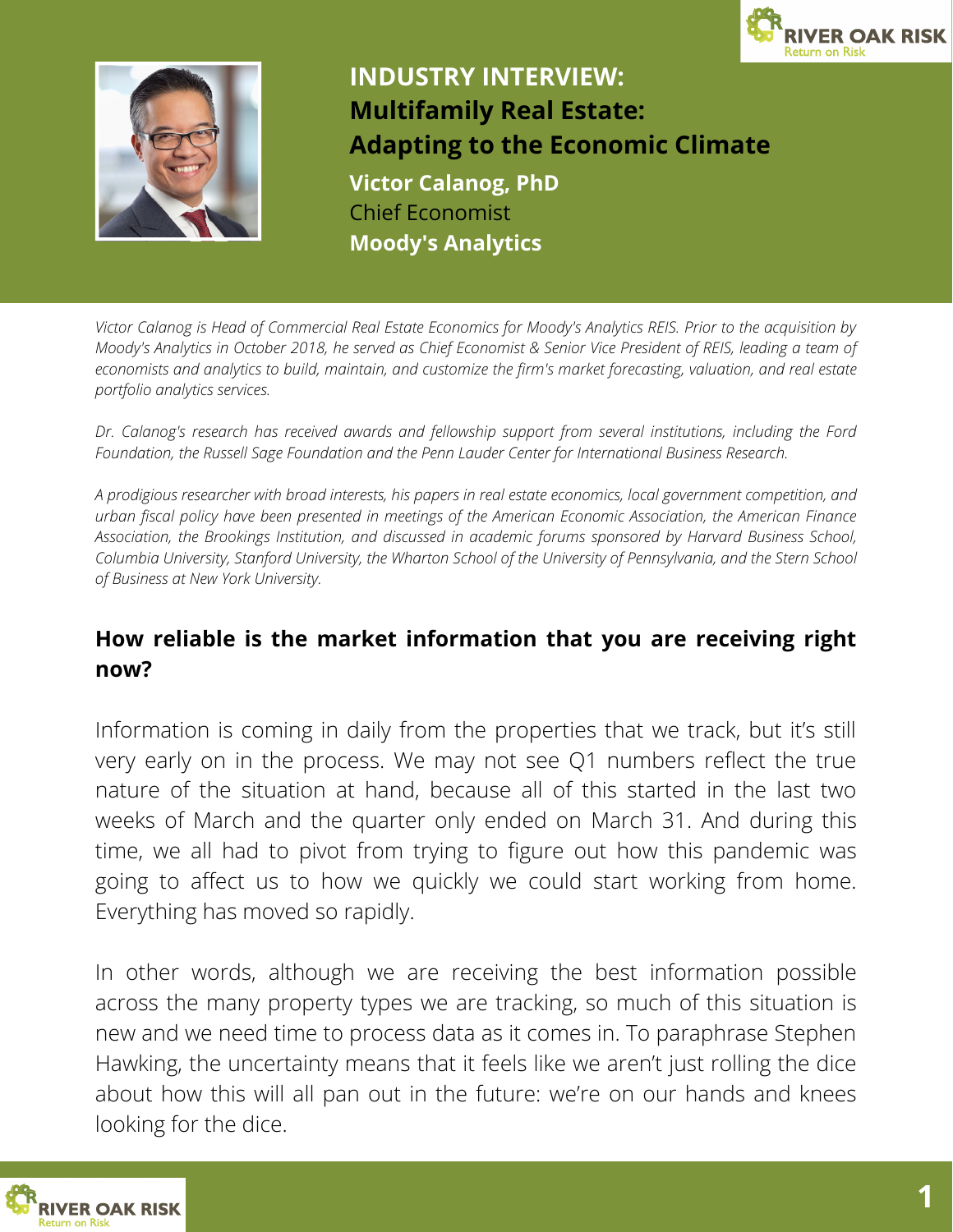# **What impact is all of this having on multifamily real estate?**

We've not seen a huge decline in the population, and because multifamily is a basic good, there has not been a notable shift. In addition, top line numbers, such as occupancy and rents, have not seen a major change. At some point, we wonder if we will experience a sizeable drop-off in the amount of information that we collect, but that hasn't happened yet. Our regular market respondents could either be too busy to take our calls, or there is so much distress that they don't want to give out actual numbers. If this happens, we need to adjust our statistical models to account for a greater proportion of censored data.

# **"What remains to be seen is whether there will be a reallocation of households as a result of COVID-19."**

# **What can history teach us about the impact of potential impact that COVID-19 could have on real estate?**

After the September 11 attacks, the worst prediction was that Lower Manhattan and Washington, DC would be sites for future terrorist attacks and that businesses and residents would move out of these areas. That never happened, which leads us to believe that the worst case scenario is not necessarily always the one that we will see in the end.

In 1994, the Northridge earthquake in Los Angeles destroyed many multifamily properties, but instead of driving people away, it ended up increasing tenancy and rent growth. Mind you, this was at a time when there was an urban revitalization in LA and many other US cities, but it had the opposite effect of what most people would have assumed. In contrast, Hurricane Katrina had a very negative effect on the city of New Orleans. They ended up losing a third of their population, resulting in a massive decline in property demand.

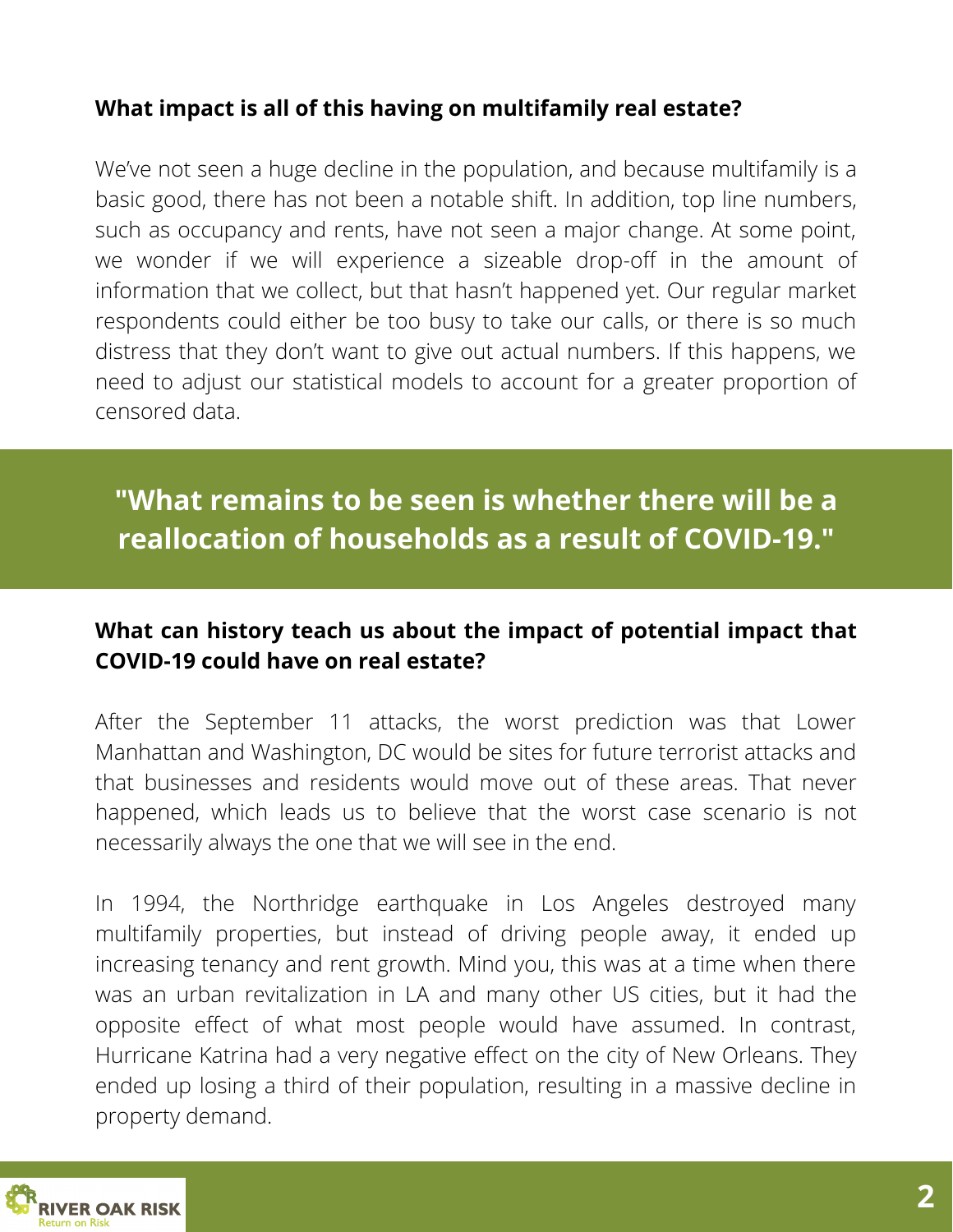What remains to be seen is whether there will be a reallocation of households as a result of COVID-19. In other words, will people living in one of the epicenters decide to move away from those areas? This may have negative effects for the areas that residents choose to vacate, but benefit some communities that are far removed from coronavirus epicenters.

**"I project that we will hear more about mixed-use developments, as well as a rethink of the communal use amenity in multifamily developments."**

#### **How might new developments evolve as a result of the COVID-19?**

As we look at the entire ecology of the built environment of specific geographic areas, we need to seriously consider what future developments will look like. If we assume that this is not the last pandemic-like scenario that we have to deal with, there is a possibility that we will start to see a selfcontained ecology in the form of mixed-use developments. In other words, retail supporting multifamily, supporting nearby office space. Of course, this concept would have to accommodate the new norms in social distancing, but it has the potential to be a more advantageous than the current setup, where retail in a downtown district suffers because people are no longer going to their offices. Self-sustaining communities, such as mixed-use developments, create microcosms of highly functional city environments without the downside risks that we are seeing today.

With all of this in mind, I project that we will hear more about mixed-use developments, as well as a rethink of the communal use amenity in multifamily developments. These changes may include collapsible walls and dividers, and in-house daycare.

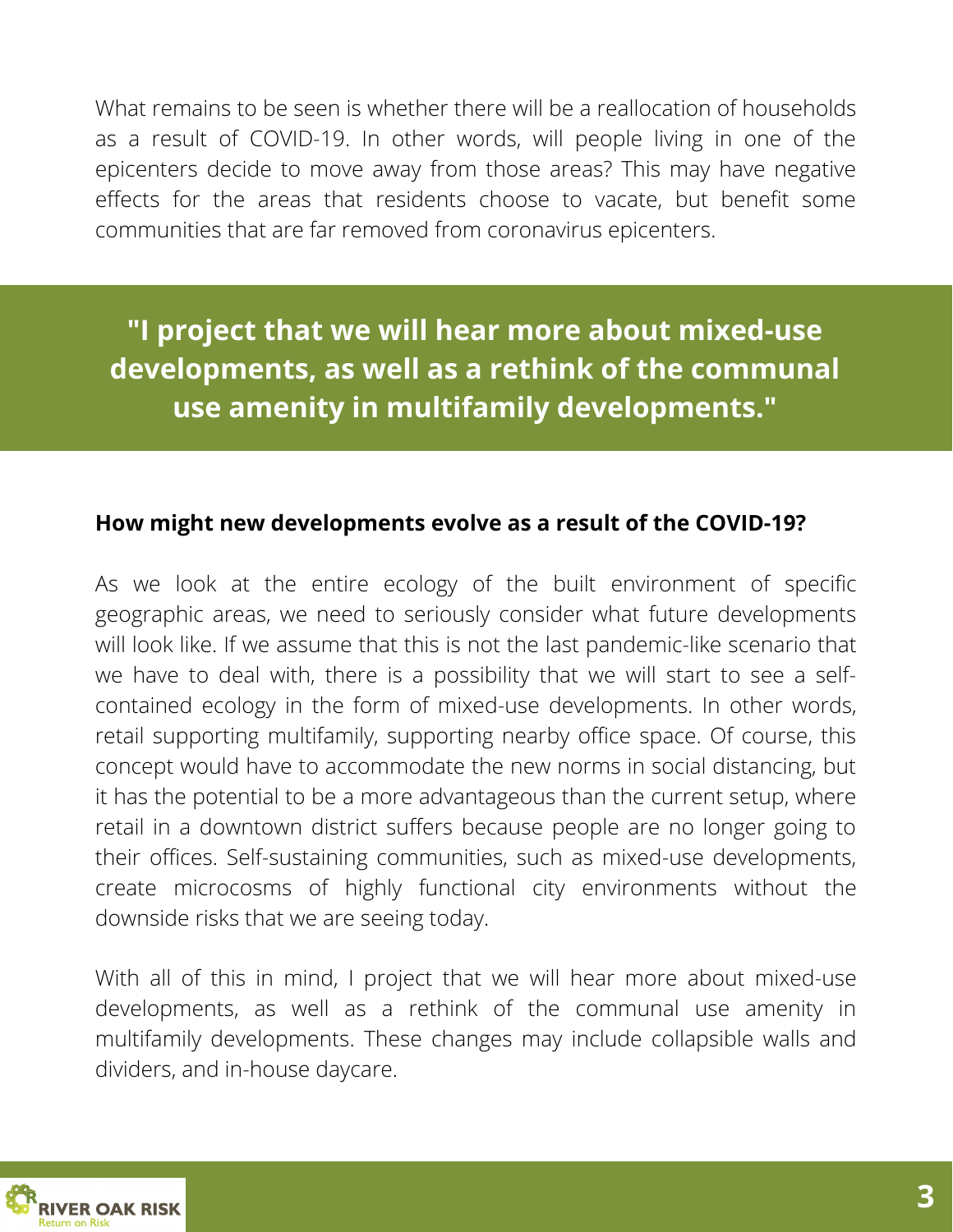# **"I do think that multifamily will recover quickly, much like it did in 2008-09."**

### **Do you see NOI being impacted?**

There are surveys suggesting that only a fraction of multifamily tenants paid their rent in April. I think it's safe to assume that NOIs are going to drop by a significant amount. I would estimate that these losses will be concentrated in Q2. This is because of the shutdown, as well as the record rate of economic contraction that we should be anticipating. The last record contraction was 10% in 1958, and we're expecting a drop along the lines of at least 30% this quarter. We will see a combination of unemployment, unpaid rents, but weigh that against many places where governments have banned evictions. The movement of households will, therefore, likely be constrained: I don't think many people will be moving, nor will they want to. This will be a zero-sum game leaving landlords with lower NOIs.

On a brighter note, I do think that multifamily will recover quickly, much like it did in 2008-09. This is in contrast to retail, which is going to struggle greatly.